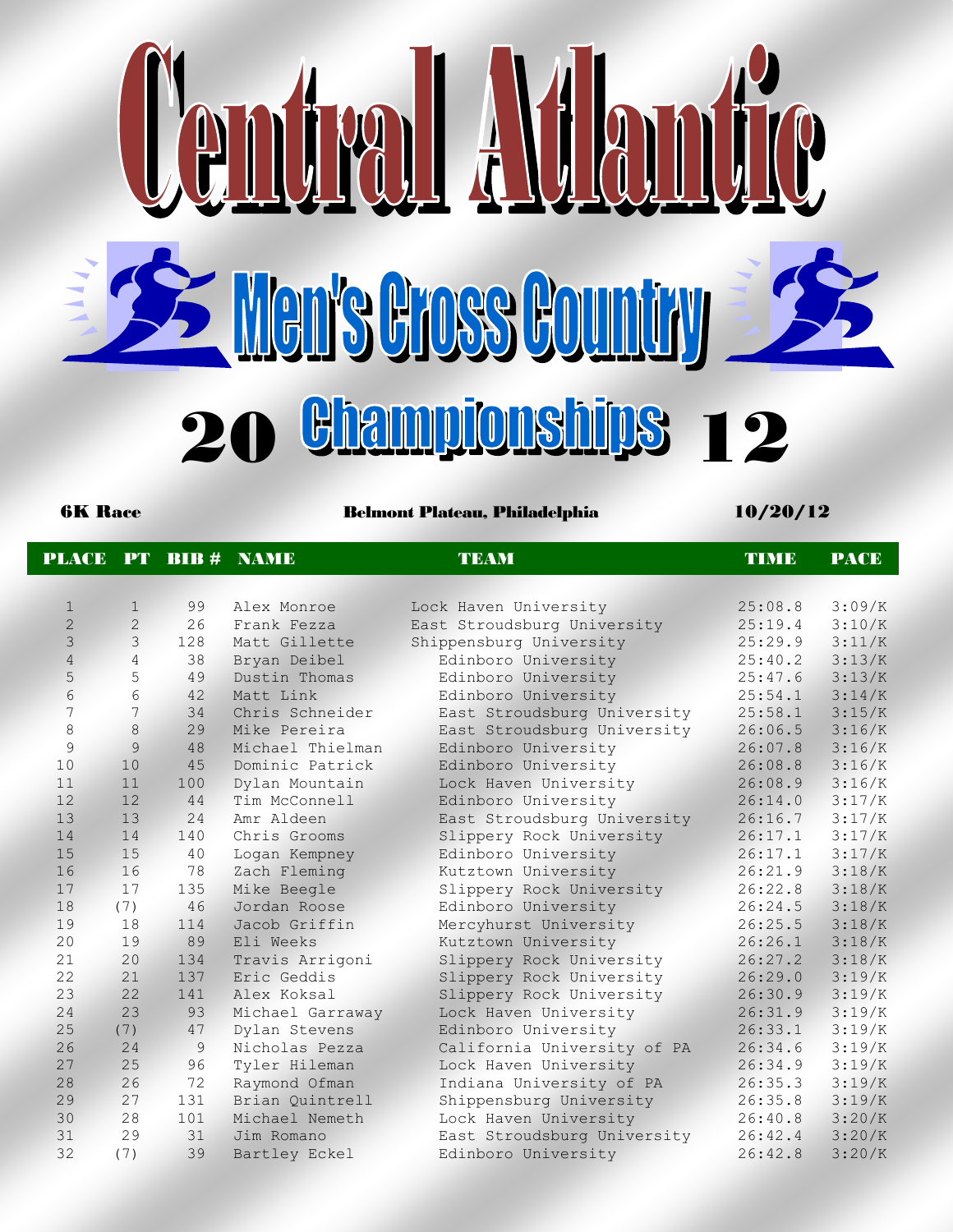| 33 | 30  | 94            | Matt Guiod         | Lock Haven University       | 26:46.8 | 3:21/K |
|----|-----|---------------|--------------------|-----------------------------|---------|--------|
| 34 | 31  | 64            | Victor Costello    | Indiana University of PA    | 26:47.1 | 3:21/K |
| 35 | 32  | 10            | Chris Poss         | California University of PA | 26:50.5 | 3:21/K |
| 36 | 33  | 73            | Matt Rutt          | Indiana University of PA    | 26:52.2 | 3:22/K |
| 37 | 34  | 102           | Sean Norberg       | Lock Haven University       | 26:52.7 | 3:22/K |
| 38 | 35  | 68            | Clint Keller       | Indiana University of PA    | 26:55.6 | 3:22/K |
| 39 | 36  | 110           | Will Mullen        | Mansfield University        | 26:57.4 | 3:22/K |
| 40 | 37  | 136           | Morgan Elliott     | Slippery Rock University    | 26:58.8 | 3:22/K |
| 41 | 38  | 67            | Josh Joson         | Indiana University of PA    | 26:58.8 | 3:22/K |
| 42 | 39  | 28            | Chris Ott          | East Stroudsburg University | 27:01.1 | 3:23/K |
| 43 | 40  | 148           | Curran Kneebone    | West Chester University     | 27:03.8 | 3:23/K |
| 44 | 41  | 127           | Peter Gelston      | Shippensburg University     | 27:04.1 | 3:23/K |
| 45 | 42  | 150           | Sean Sebeck        | West Chester University     | 27:08.4 | 3:24/K |
| 46 | 43  | 5             | Kyle Phillips      | Bloomsburg University       | 27:08.4 | 3:24/K |
| 47 | 44  | 125           | Braden Bruning     | Shippensburg University     | 27:10.8 | 3:24/K |
| 48 | 45  | 143           | Theo Reynolds      | Slippery Rock University    | 27:12.8 | 3:24/K |
| 49 | 46  | 109           | Jesse Jones        | Mansfield University        | 27:13.4 | 3:24/K |
| 50 | 47  | 122           |                    | Shippensburg University     |         | 3:24/K |
|    |     |               | Scott Armstrong    |                             | 27:15.7 |        |
| 51 | 48  | 130           | Chris Mullin       | Shippensburg University     | 27:17.3 | 3:25/K |
| 52 | 49  | $\,8\,$       | Nicholas Gibson    | California University of PA | 27:19.4 | 3:25/K |
| 53 | 50  | 107           | Alex Beard         | Mansfield University        | 27:21.0 | 3:25/K |
| 54 | 51  | 11            | Abel Robinault     | California University of PA | 27:21.2 | 3:25/K |
| 55 | 52  | 145           | Jack Barnett       | West Chester University     | 27:22.1 | 3:25/K |
| 56 | (7) | 103           | Brad Slaughter     | Lock Haven University       | 27:22.6 | 3:25/K |
| 57 | 53  | 132           | Ryan Spangler      | Shippensburg University     | 27:23.2 | 3:25/K |
| 58 | 54  | 149           | Zack Musselman     | West Chester University     | 27:26.1 | 3:26/K |
| 59 | (7) | 142           | Jaron Martin       | Slippery Rock University    | 27:28.2 | 3:26/K |
| 60 | 55  | 76            | Jake Austin        | Kutztown University         | 27:28.7 | 3:26/K |
| 61 | 56  | 79            | Andrew Hinrichs    | Kutztown University         | 27:29.7 | 3:26/K |
| 62 | (7) | 97            | Shawn Lake         | Lock Haven University       | 27:29.8 | 3:26/K |
| 63 | 57  | 32            | Steve Ruch         | East Stroudsburg University | 27:29.9 | 3:26/K |
| 64 | (7) | 126           | Bernard England    | Shippensburg University     | 27:30.6 | 3:26/K |
| 65 | 58  | 151           | Jake Siegel        | West Chester University     | 27:35.2 | 3:27/K |
| 66 | 59  | 56            | C.J. Kennett       | Gannon University           | 27:37.9 | 3:27/K |
| 67 | 60  | 147           | Ed Brittingham     | West Chester University     | 27:39.4 | 3:27/K |
| 68 | (7) | 92            | Vince Fadale       | Lock Haven University       | 27:44.5 | 3:28/K |
| 69 | 61  | 13            | Leon Ulrich        | California University of PA | 27:50.0 | 3:29/K |
| 70 | (7) | 30            | Kyle Reese         | East Stroudsburg University | 27:54.9 | 3:29/K |
| 71 | (7) | 144           | Ryan Thompson      | Slippery Rock University    | 27:56.6 | 3:30/K |
| 72 | 62  | 113           | Jake Shedden       | Mansfield University        | 27:57.5 | 3:30/K |
| 73 | (7) | 36            | Alex Zubko         | East Stroudsburg University | 27:58.8 | 3:30/K |
| 74 | 63  | 146           | Cody Borders       | West Chester University     | 28:02.4 | 3:30/K |
| 75 | 64  | 117           | Paul Schwan        | Mercyhurst University       | 28:02.8 | 3:30/K |
| 76 | 65  | 83            | MacCauley Norman   | Kutztown University         | 28:09.9 | 3:31/K |
| 77 | 66  | 87            | Andrew Thompson    | Kutztown University         | 28:09.9 | 3:31/K |
| 78 | 67  | 86            | Brian Taylor       | Kutztown University         | 28:15.5 | 3:32/K |
| 79 | (7) | 88            | Alex Watson        | Kutztown University         | 28:17.2 | 3:32/K |
| 80 | 68  | 62            | Joseph Wisniewski  | Gannon University           | 28:21.5 | 3:33/K |
| 81 | 69  | 54            | Andy Hellmann      | Gannon University           | 28:24.5 | 3:33/K |
| 82 | 70  | 69            | Alex Kolesar       | Indiana University of PA    | 28:27.2 | 3:33/K |
| 83 | (7) | 33            | Michael Saparito   | East Stroudsburg University | 28:30.1 | 3:34/K |
| 84 | 71  | 61            | Adam Walker        | Gannon University           | 28:30.5 | 3:34/K |
| 85 | 72  | 121           | Michael Williamson | Mercyhurst University       | 28:30.6 | 3:34/K |
| 86 | (7) | 138           | Steve Green        | Slippery Rock University    | 28:42.6 | 3:35/K |
| 87 | 73  | 59            | Brian Svoboda      | Gannon University           | 28:56.3 | 3:37/K |
| 88 | 74  | 51            | Eric Boring        | Gannon University           | 28:58.8 | 3:37/K |
| 89 | 75  | 71            | Corey Mitchell     | Indiana University of PA    | 29:01.8 | 3:38/K |
| 90 | 76  | 108           | Jordan Boothe      | Mansfield University        | 29:09.9 | 3:39/K |
| 91 | 77  | 60            | Drew Tordella      | Gannon University           | 29:14.9 | 3:39/K |
| 92 | (7) | 70            | Tim Lynch          | Indiana University of PA    | 29:16.3 | 3:40/K |
| 93 | 78  | 12            | Steven Stoffel     | California University of PA | 29:23.3 | 3:40/K |
| 94 | 79  | 14            | Lenny Verdetto     | California University of PA | 29:32.2 | 3:42/K |
| 95 | 80  | $\mathcal{E}$ | Zach Gilliom       | Bloomsburg University       | 29:34.3 | 3:42/K |
| 96 | 81  | 112           | Eric Scherer       | Mansfield University        | 29:38.8 | 3:42/K |
|    |     |               |                    |                             |         |        |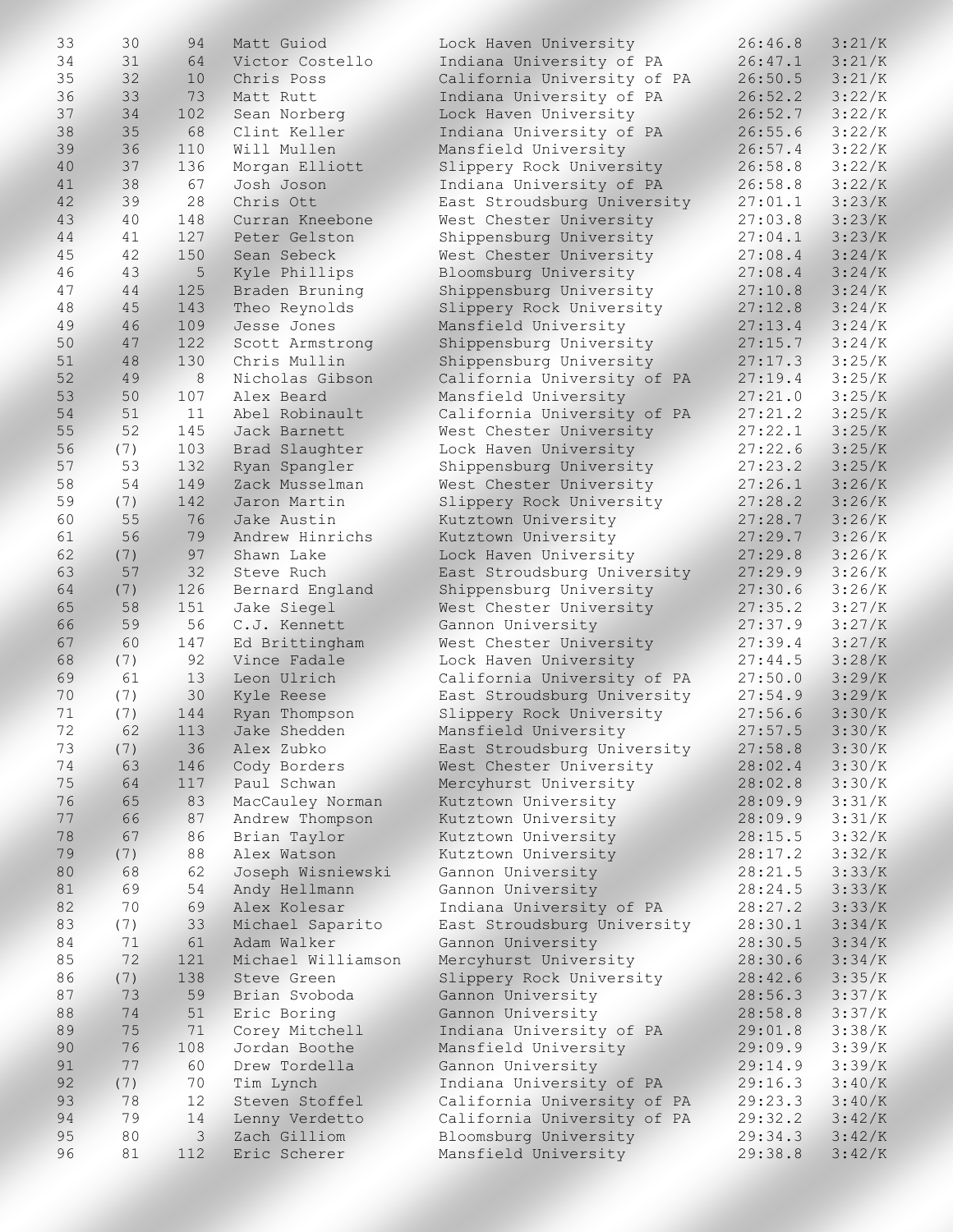| (7) | 152            | James Vadas          | West Chester University  | 29:42.5               | 3:43/K |
|-----|----------------|----------------------|--------------------------|-----------------------|--------|
| 82  | 115            | Robbie Higgins       | Mercyhurst University    | 29:48.0               | 3:44/K |
| (7) | 80             | Jack Inglis          | Kutztown University      | 29:49.3               | 3:44/K |
| (7) | 58             | Alec Raynor          | Gannon University        | 29:50.2               | 3:44/K |
| (7) | 75             | Kenny Thompson       | Indiana University of PA | 30:01.9               | 3:45/K |
| 83  | 2              | Matt Ferry           | Bloomsburg University    | 30:20.9               | 3:48/K |
| 84  | 111            | Jake Portock         | Mansfield University     | 30:26.0               | 3:48/K |
| 85  | $\overline{4}$ | Aaron Lichtenwalter  | Bloomsburg University    | 30:36.9               | 3:50/K |
| 86  |                | Ouichon Walker       | Bloomsburg University    | 30:46.5               | 3:51/K |
| (7) | 65             | Trevor Howard        | Indiana University of PA | 30:49.7               | 3:51/K |
| (7) | 77             | Justin Gum           | Kutztown University      | 30:50.9               | 3:51/K |
| (7) | 53             | Joshua Gibbons       | Gannon University        | 31:11.7               | 3:54/K |
| 87  | 119            | Michael Wienczkowski | Mercyhurst University    | 31:51.5               | 3:59/K |
| 88  | 6              | Luke Shillington     | Bloomsburg University    | 31:57.6               | 4:00/K |
| 89  |                | Zach Eyer            | Bloomsburg University    | 31:59.8               | 4:00/K |
| (7) | 55             | Joe Karmazin         | Gannon University        | 32:09.1               | 4:01/K |
| 90  | 120            | Nathan Wiest         |                          | 32:22.7               | 4:03/K |
| 91  | 116            | Dominic Pucella      | Mercyhurst University    | 34:01.1               | 4:15/K |
|     |                |                      |                          | Mercyhurst University |        |

# TEAM SCORE

# 1. Edinboro University Total: Points 34

|                |    |                          | 2:09:38.7      | Average Time: 25:55.7 |             |           |             |
|----------------|----|--------------------------|----------------|-----------------------|-------------|-----------|-------------|
|                |    |                          | <b>Overall</b> | <b>Cum</b>            |             | Cum       | Time        |
|                |    | <b>Place Bib No Name</b> | <b>Place</b>   | <b>Place</b>          | <b>Time</b> | Time      | <b>Back</b> |
|                | 38 | Bryan Deibel             | $\overline{4}$ | $\overline{4}$        | 25:40.2     | 25:40.2   | 0:00.0      |
| $\overline{2}$ | 49 | Dustin Thomas            | 5              | 9                     | 25:47.6     | 51:27.9   | 0:07.3      |
| 3              | 42 | Matt Link                | 6              | 15                    | 25:54.1     | 1:17:22.0 | 0:13.9      |
| $\overline{4}$ | 48 | Michael Thielman         | 9              | 24                    | 26:07.8     | 1:43:29.9 | 0:27.6      |
| 5              | 45 | Dominic Patrick          | 10             | 34                    | 26:08.8     | 2:09:38.7 | 0:28.5      |
| 6              | 44 | Tim McConnell            | 12             | 46                    | 26:14.0     | 2:35:52.7 | 0:33.7      |
| 7 <sup>7</sup> | 40 | Logan Kempney            | 15             | 61                    | 26:17.1     | 3:02:09.9 | 0:36.9      |
| 8              | 46 | Jordan Roose             | More Than 7    |                       | 26:24.5     | 3:28:34.5 | 0:44.3      |
| 9              | 47 | Dylan Stevens            | More Than 7    |                       | 26:33.1     | 3:55:07.6 | 0:52.8      |
| 10             | 39 | Bartley Eckel            | More Than 7    |                       | 26:42.8     | 4:21:50.5 | 1:02.6      |

# 2. East Stroudburgh University Total: Points 59

|                |    |                          | 2:10:23.3      |              | Average Time: 26:04.6 |            |        |
|----------------|----|--------------------------|----------------|--------------|-----------------------|------------|--------|
|                |    |                          | <b>Overall</b> | <b>Cum</b>   |                       | <b>Cum</b> | Time   |
|                |    | <b>Place Bib No Name</b> | <b>Place</b>   | <b>Place</b> | Time                  | Time       | Back   |
|                | 26 | Frank Fezza              | 2              | 2            | 25:19.4               | 25:19.4    | 0:00.0 |
| 2              | 34 | Chris Schneider          | $7^{\circ}$    | 9            | 25:58.1               | 51:17.6    | 0:38.7 |
| 3              | 29 | Mike Pereira             | 8              | 17           | 26:06.5               | 1:17:24.1  | 0:47.1 |
| $\overline{4}$ | 24 | Amr Aldeen               | 13             | 30           | 26:16.7               | 1:43:40.8  | 0:57.3 |
| 5              | 31 | Jim Romano               | 29             | 59           | 26:42.4               | 2:10:23.3  | 1:23.0 |
| 6              | 28 | Chris Ott                | 39             | 98           | 27:01.1               | 2:37:24.5  | 1:41.7 |
| 7              | 32 | Steve Ruch               | 57             | 155          | 27:29.9               | 3:04:54.4  | 2:10.5 |
| 8              | 30 | Kyle Reese               | More Than 7    |              | 27:54.9               | 3:32:49.3  | 2:35.5 |
| 9              | 36 | Alex Zubko               | More Than 7    |              | 27:58.8               | 4:00:48.2  | 2:39.4 |
| 10             | 33 | Michael Saparito         | More Than 7    |              | 28:30.1               | 4:29:18.3  | 3:10.6 |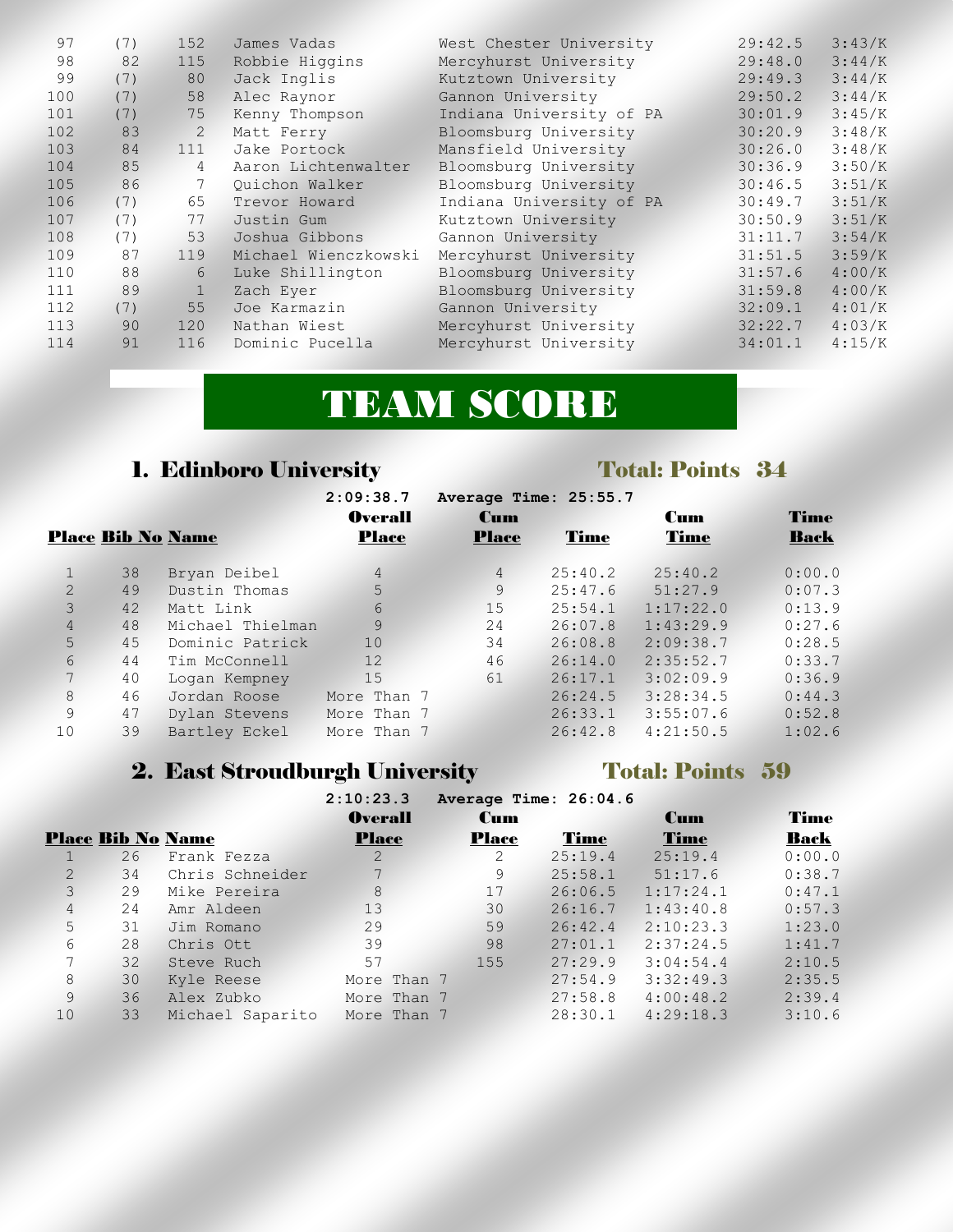### **3. Lock Haven University Total: Points 88**

|                |                     |                  | 2:11:05.4      |              | Average Time: 26:13.1 |            |             |
|----------------|---------------------|------------------|----------------|--------------|-----------------------|------------|-------------|
|                |                     |                  | <b>Overall</b> | <b>Cum</b>   |                       | <b>Cum</b> | <b>Time</b> |
|                | <b>Place Bib No</b> | <b>Name</b>      | <b>Place</b>   | <b>Place</b> | Time                  | Time       | Back        |
|                | 99                  | Alex Monroe      |                |              | 25:08.8               | 25:08.8    | 0:00.0      |
| $\overline{2}$ | 100                 | Dylan Mountain   | 11             | 12           | 26:08.9               | 51:17.7    | 1:00.1      |
| 3              | 93                  | Michael Garraway | 23             | 35           | 26:31.9               | 1:17:49.7  | 1:23.0      |
| 4              | 96                  | Tyler Hileman    | 25             | 60           | 26:34.9               | 1:44:24.6  | 1:26.0      |
| 5              | 101                 | Michael Nemeth   | 28             | 88           | 26:40.8               | 2:11:05.4  | 1:32.0      |
| 6              | 94                  | Matt Guiod       | 30             | 118          | 26:46.8               | 2:37:52.3  | 1:38.0      |
| 7              | 102                 | Sean Norberg     | 34             | 152          | 26:52.7               | 3:04:45.0  | 1:43.9      |
| 8              | 103                 | Brad Slaughter   | More Than 7    |              | 27:22.6               | 3:32:07.7  | 2:13.8      |
| 9              | 97                  | Shawn Lake       | More Than 7    |              | 27:29.8               | 3:59:37.5  | 2:21.0      |
| 10             | 92                  | Vince Fadale     | More Than 7    |              | 27:44.5               | 4:27:22.1  | 2:35.7      |

# **4. Slippery Rock University Total: Points 94**

|                |                     |                 | 2:12:07.2      | Average Time: 26:25.4 |         |            |             |
|----------------|---------------------|-----------------|----------------|-----------------------|---------|------------|-------------|
|                |                     |                 | <b>Overall</b> | <b>Cum</b>            |         | <b>Cum</b> | <b>Time</b> |
|                | <b>Place Bib No</b> | <b>Name</b>     | <b>Place</b>   | <b>Place</b>          | Time    | Time       | Back        |
|                | 140                 | Chris Grooms    | 14             | 14                    | 26:17.1 | 26:17.1    | 0:00.0      |
| $\overline{2}$ | 135                 | Mike Beegle     | 17             | 31                    | 26:22.8 | 52:39.9    | 0:05.6      |
| 3              | 134                 | Travis Arrigoni | 20             | 51                    | 26:27.2 | 1:19:07.1  | 0:10.1      |
| 4              | 137                 | Eric Geddis     | 21             | 72                    | 26:29.0 | 1:45:36.2  | 0:11.9      |
| 5              | 141                 | Alex Koksal     | 22             | 94                    | 26:30.9 | 2:12:07.2  | 0:13.8      |
| 6              | 136                 | Morgan Elliott  | 37             | 131                   | 26:58.8 | 2:39:06.0  | 0:41.6      |
| 7              | 143                 | Theo Reynolds   | 45             | 176                   | 27:12.8 | 3:06:18.8  | 0:55.6      |
| 8              | 142                 | Jaron Martin    | More Than 7    |                       | 27:28.2 | 3:33:47.1  | 1:11.1      |
| 9              | 144                 | Ryan Thompson   | More Than 7    |                       | 27:56.6 | 4:01:43.7  | 1:39.4      |
| 10             | 138                 | Steve Green     | More Than 7    |                       | 28:42.6 | 4:30:26.4  | 2:25.5      |

# 5. Shippensburg University Total: Points 162

|   |                     |                 | 2:13:36.5      | Average Time: 26:43.3 |         |             |             |
|---|---------------------|-----------------|----------------|-----------------------|---------|-------------|-------------|
|   |                     |                 | <b>Overall</b> | <b>Cum</b>            |         | Cum         | <b>Time</b> |
|   | <b>Place Bib No</b> | <b>Name</b>     | <b>Place</b>   | <b>Place</b>          | Time    | <b>Time</b> | <b>Back</b> |
|   | 128                 | Matt Gillette   | 3              | 3                     | 25:29.9 | 25:29.9     | 0:00.0      |
| 2 | 131                 | Brian Ouintrell | 27             | 30                    | 26:35.8 | 52:05.8     | 1:05.8      |
| 3 | 127                 | Peter Gelston   | 41             | 71                    | 27:04.1 | 1:19:09.9   | 1:34.1      |
| 4 | 125                 | Braden Bruning  | 44             | 115                   | 27:10.8 | 1:46:20.7   | 1:40.8      |
| 5 | 122                 | Scott Armstrong | 47             | 162                   | 27:15.7 | 2:13:36.5   | 1:45.8      |
| 6 | 130                 | Chris Mullin    | 48             | 210                   | 27:17.3 | 2:40:53.8   | 1:47.3      |
| 7 | 132                 | Ryan Spangler   | 53             | 263                   | 27:23.2 | 3:08:17.0   | 1:53.2      |
| 8 | 126                 | Bernard England | More Than 7    |                       | 27:30.6 | 3:35:47.6   | 2:00.6      |

# 6. Indiana University of PA Total: Points 163

|                     |    |                 | 2:14:09.3      | Average Time: 26:49.8 |             |            |             |
|---------------------|----|-----------------|----------------|-----------------------|-------------|------------|-------------|
|                     |    |                 | <b>Overall</b> | <b>Cum</b>            |             | <b>Cum</b> | Time        |
| <b>Place Bib No</b> |    | <b>Name</b>     | <b>Place</b>   | <b>Place</b>          | <b>Time</b> | Time       | <b>Back</b> |
|                     | 72 | Raymond Ofman   | 26             | 26                    | 26:35.3     | 26:35.3    | 0:00.0      |
| $\overline{2}$      | 64 | Victor Costello | 31             | 57                    | 26:47.1     | 53:22.5    | 0:11.8      |
| 3                   | 73 | Matt Rutt       | 33             | 90                    | 26:52.2     | 1:20:14.8  | 0:16.9      |
| 4                   | 68 | Clint Keller    | 35             | 125                   | 26:55.6     | 1:47:10.4  | 0:20.3      |
| 5                   | 67 | Josh Joson      | 38             | 163                   | 26:58.8     | 2:14:09.3  | 0:23.5      |
| 6                   | 69 | Alex Kolesar    | 70             | 233                   | 28:27.2     | 2:42:36.5  | 1:51.8      |
| 7                   | 71 | Corey Mitchell  | 75             | 308                   | 29:01.8     | 3:11:38.4  | 2:26.5      |
| 8                   | 70 | Tim Lynch       | More Than 7    |                       | 29:16.3     | 3:40:54.7  | 2:40.9      |
| 9                   | 75 | Kenny Thompson  | More Than 7    |                       | 30:01.9     | 4:10:56.6  | 3:26.5      |
| 10                  | 65 | Trevor Howard   | More Than 7    |                       | 30:49.7     | 4:41:46.3  | 4:14.3      |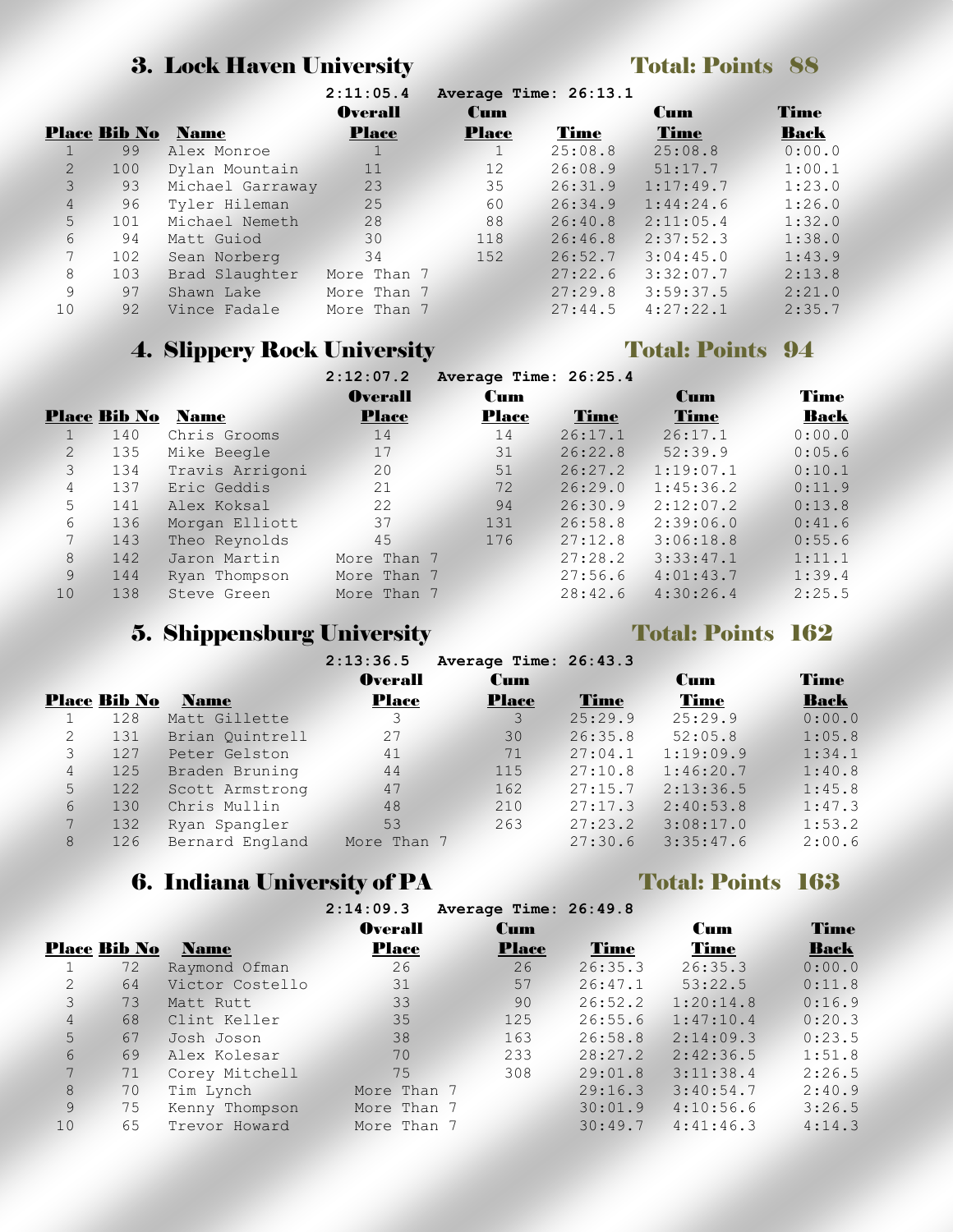### **7. Edinboro University Total: Points 211**

|                                    |    |                  | <b>Overall</b> | <b>Cum</b> |         | Cum       | Time   |
|------------------------------------|----|------------------|----------------|------------|---------|-----------|--------|
| <b>Place Bib No</b><br><b>Name</b> |    | <b>Place</b>     | <b>Place</b>   | Time       | Time    | Back      |        |
|                                    | 78 | Zach Fleming     | 16             | 16         | 26:21.9 | 26:21.9   | 0:00.0 |
|                                    | 89 | Eli Weeks        | 19             | 35         | 26:26.1 | 52:48.1   | 0:04.2 |
|                                    | 76 | Jake Austin      | 55             | 90         | 27:28.7 | 1:20:16.8 | 1:06.7 |
| 4                                  | 79 | Andrew Hinrichs  | 56             | 146        | 27:29.7 | 1:47:46.5 | 1:07.8 |
| 5                                  | 83 | MacCauley Norman | 65             | 211        | 28:09.9 | 2:15:56.5 | 1:48.0 |
| 6                                  | 87 | Andrew Thompson  | 66             | 277        | 28:09.9 | 2:44:06.4 | 1:48.0 |
|                                    | 86 | Brian Taylor     | 67             | 344        | 28:15.5 | 3:12:22.0 | 1:53.6 |
| 8                                  | 88 | Alex Watson      | More Than 7    |            | 28:17.2 | 3:40:39.3 | 1:55.3 |
| 9                                  | 80 | Jack Inglis      | More Than 7    |            | 29:49.3 | 4:10:28.7 | 3:27.4 |
| 10                                 | 77 | Justin Gum       | More Than 7    |            | 30:50.9 | 4:41:19.6 | 4:28.9 |
|                                    |    |                  |                |            |         |           |        |

**2:15:56.5 Average Time: 27:11.3**

### 8. California University of PA Total: Points 217

|                |                     |                 | 2:15:55.9      | Average Time: 27:11.2 |         |             |             |
|----------------|---------------------|-----------------|----------------|-----------------------|---------|-------------|-------------|
|                |                     |                 | <b>Overall</b> | Cum                   |         | Cum         | Time        |
|                | <b>Place Bib No</b> | <b>Name</b>     | <b>Place</b>   | <b>Place</b>          | Time    | <b>Time</b> | <b>Back</b> |
|                | 9                   | Nicholas Pezza  | 24             | 24                    | 26:34.6 | 26:34.6     | 0:00.0      |
| $\overline{2}$ | 10                  | Chris Poss      | 32             | 56                    | 26:50.5 | 53:25.2     | 0:15.8      |
| 3              | 8                   | Nicholas Gibson | 49             | 105                   | 27:19.4 | 1:20:44.7   | 0:44.8      |
| 4              | 11                  | Abel Robinault  | 51             | 156                   | 27:21.2 | 1:48:05.9   | 0:46.5      |
| 5              | 13                  | Leon Ulrich     | 61             | 217                   | 27:50.0 | 2:15:55.9   | 1:15.3      |
| 6              | 12                  | Steven Stoffel  | 78             | 295                   | 29:23.3 | 2:45:19.2   | 2:48.6      |
|                | 14                  | Lenny Verdetto  | 79             | 374                   | 29:32.2 | 3:14:51.5   | 2:57.5      |

### 9. West Chester University Total: Points 246

|                |                     |                 | 2:16:35.8      | Average Time: 27:19.1 |         |             |        |
|----------------|---------------------|-----------------|----------------|-----------------------|---------|-------------|--------|
|                |                     |                 | <b>Overall</b> | Cum                   |         | Cum         | Time   |
|                | <b>Place Bib No</b> | <b>Name</b>     | <b>Place</b>   | Place                 | Time    | <b>Time</b> | Back   |
|                | 148                 | Curran Kneebone | 40             | 40                    | 27:03.8 | 27:03.8     | 0:00.0 |
| $\overline{2}$ | 150                 | Sean Sebeck     | 42             | 82                    | 27:08.4 | 54:12.2     | 0:04.5 |
| 3              | 145                 | Jack Barnett    | 52             | 134                   | 27:22.1 | 1:21:34.4   | 0:18.2 |
| 4              | 149                 | Zack Musselman  | 54             | 188                   | 27:26.1 | 1:49:00.5   | 0:22.2 |
| 5              | 151                 | Jake Siegel     | 58             | 246                   | 27:35.2 | 2:16:35.8   | 0:31.4 |
| 6              | 147                 | Ed Brittingham  | 60             | 306                   | 27:39.4 | 2:44:15.3   | 0:35.6 |
| 7              | 146                 | Cody Borders    | 63             | 369                   | 28:02.4 | 3:12:17.7   | 0:58.5 |
| 8              | 152                 | James Vadas     | More Than 7    |                       | 29:42.5 | 3:42:00.3   | 2:38.7 |

### 10. Edinboro University Total: Points 270

|                |                     |               | 2:18:39.3<br>Average Time: 27:43.8 |              |             |            |             |
|----------------|---------------------|---------------|------------------------------------|--------------|-------------|------------|-------------|
|                |                     |               | <b>Overall</b>                     | <b>Cum</b>   |             | <b>Cum</b> | <b>Time</b> |
|                | <b>Place Bib No</b> | <b>Name</b>   | <b>Place</b>                       | <b>Place</b> | <b>Time</b> | Time       | <b>Back</b> |
|                | 110                 | Will Mullen   | 36                                 | 36           | 26:57.4     | 26:57.4    | 0:00.0      |
| $\overline{2}$ | 109                 | Jesse Jones   | 46                                 | 82           | 27:13.4     | 54:10.8    | 0:16.0      |
| 3              | 107                 | Alex Beard    | 50                                 | 132          | 27:21.0     | 1:21:31.9  | 0:23.6      |
| 4              | 113                 | Jake Shedden  | 62                                 | 194          | 27:57.5     | 1:49:29.4  | 1:00.1      |
| 5              | 108                 | Jordan Boothe | 76                                 | 270          | 29:09.9     | 2:18:39.3  | 2:12.5      |
| 6              | 112                 | Eric Scherer  | 81                                 | 351          | 29:38.8     | 2:48:18.1  | 2:41.4      |
| 7              | 111                 | Jake Portock  | 84                                 | 435          | 30:26.0     | 3:18:44.2  | 3:28.6      |